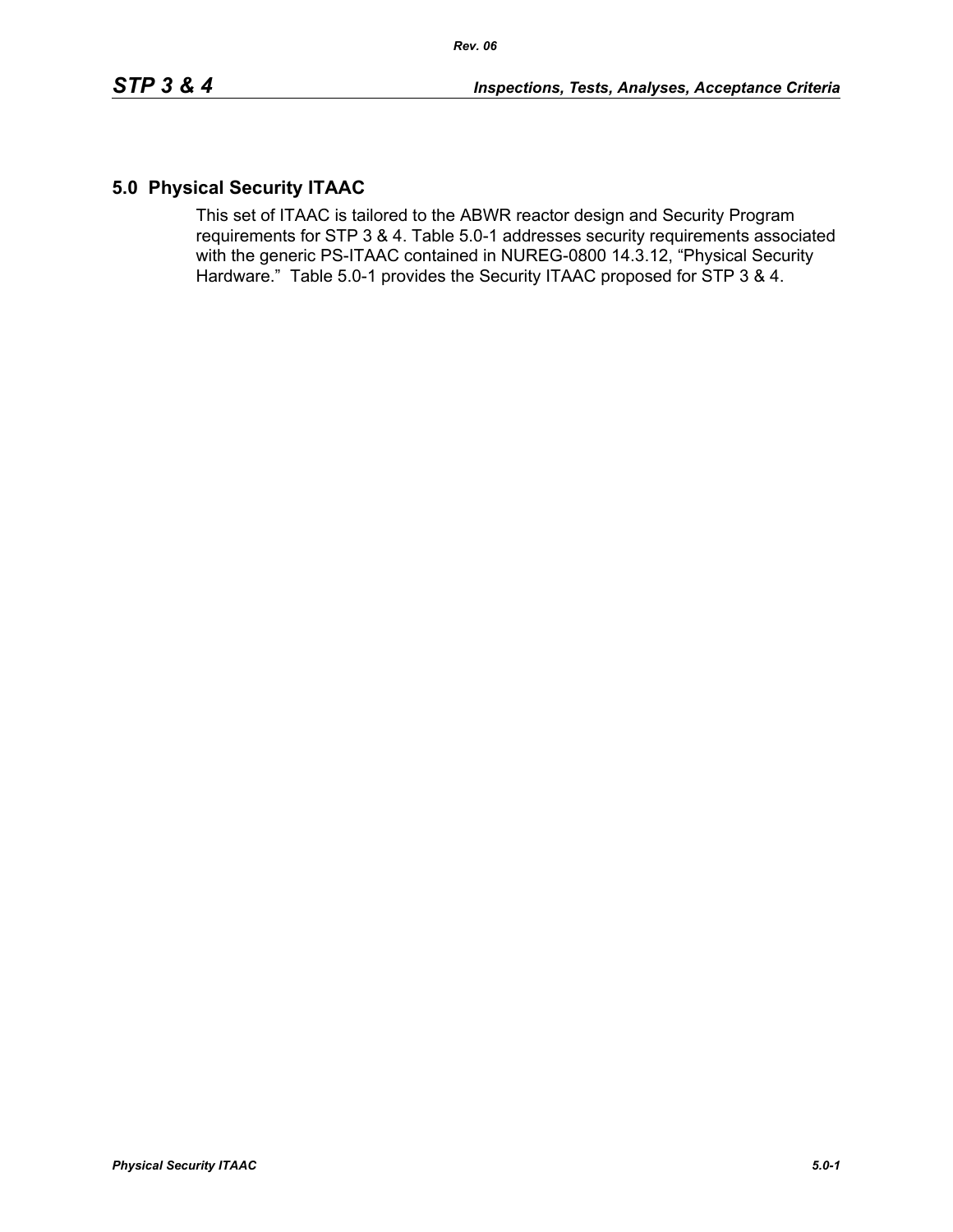| 1(a). All vital equipment locations will be<br>inspected.         | 1(a). Vital equipment is located only within a vital<br>area.                                                                                                      |
|-------------------------------------------------------------------|--------------------------------------------------------------------------------------------------------------------------------------------------------------------|
| 1(b). All vital equipment physical barriers will be<br>inspected. | 1(b). Vital equipment is located within a<br>protected area such that access to the vital<br>equipment requires passage through at least two<br>physical barriers. |
|                                                                   |                                                                                                                                                                    |
|                                                                   |                                                                                                                                                                    |
|                                                                   |                                                                                                                                                                    |
|                                                                   |                                                                                                                                                                    |
|                                                                   |                                                                                                                                                                    |
|                                                                   |                                                                                                                                                                    |
|                                                                   |                                                                                                                                                                    |
|                                                                   |                                                                                                                                                                    |
|                                                                   |                                                                                                                                                                    |
|                                                                   |                                                                                                                                                                    |
|                                                                   |                                                                                                                                                                    |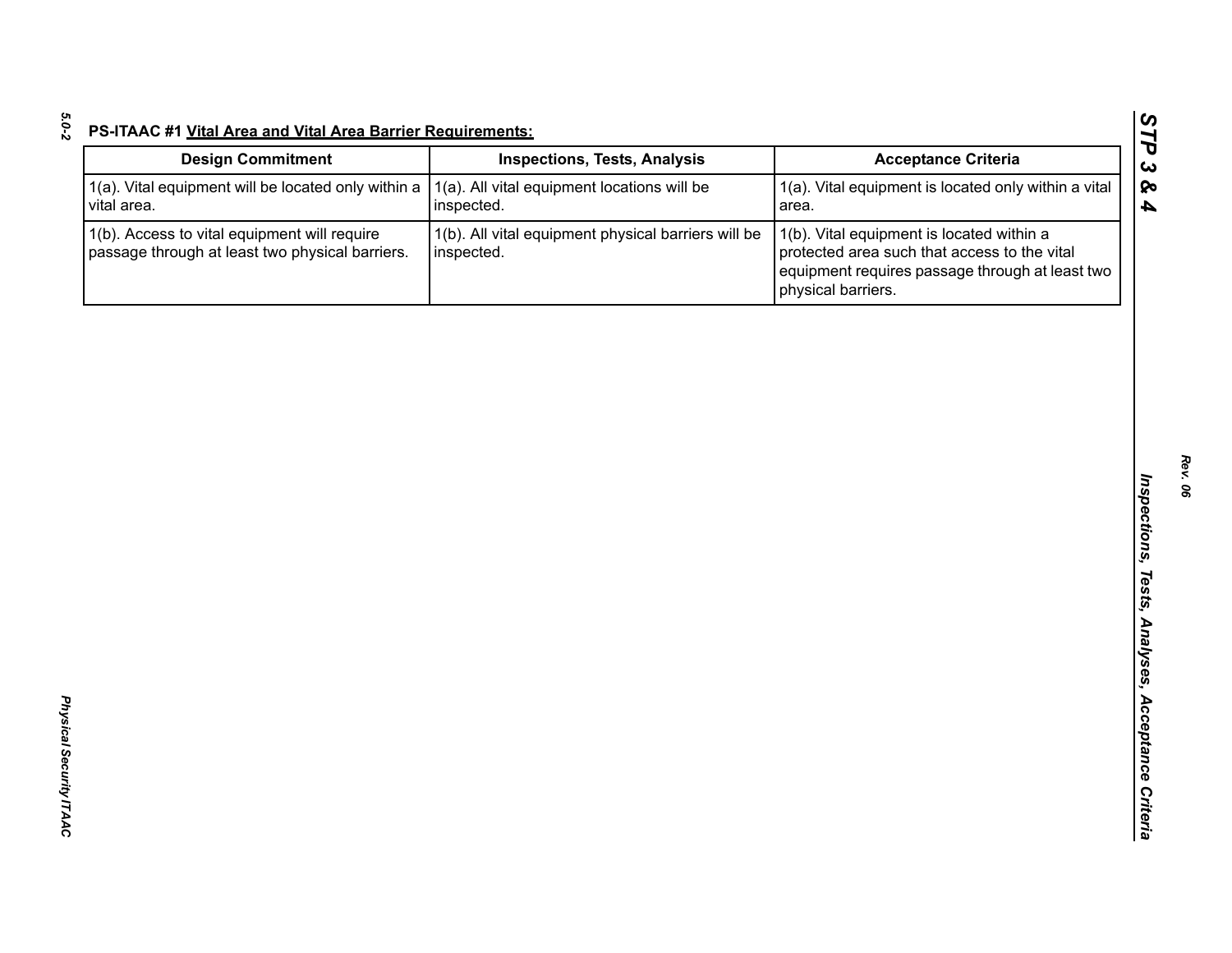| <b>Design Commitment</b>                                                                                                                                                                                                                                                     | <b>Inspections, Tests, Analysis</b>                                                    | <b>Acceptance Criteria</b>                                                                                                                                                                                                                                                                                            |
|------------------------------------------------------------------------------------------------------------------------------------------------------------------------------------------------------------------------------------------------------------------------------|----------------------------------------------------------------------------------------|-----------------------------------------------------------------------------------------------------------------------------------------------------------------------------------------------------------------------------------------------------------------------------------------------------------------------|
| 2(a). Physical barriers for the protected area<br>perimeter will not be part of vital area barriers.                                                                                                                                                                         | 2(a). The protected area perimeter barriers will<br>be inspected.                      | 2(a). Physical barriers at the perimeter of the<br>protected area are separated from any other<br>barrier designated as a vital area barrier.                                                                                                                                                                         |
| 2(b). Penetrations through the protected area<br>barrier will be secured and monitored.                                                                                                                                                                                      | 2(b). All penetrations through the protected area<br>barrier will be inspected.        | 2(b). All penetrations and openings through the<br>protected area barrier are secured and<br>monitored by intrusion detection equipment.                                                                                                                                                                              |
| 2(c). Unattended openings that intersect a<br>security boundary, such as underground<br>pathways, will be protected by a physical barrier<br>and monitored by intrusion detection equipment<br>or provided surveillance at a frequency sufficient<br>to detect exploitation. | 2(c). All unattended openings within the<br>protected area barriers will be inspected. | 2(c). All unattended openings (such as<br>underground pathways) that intersect a security<br>boundary (such as the protected area barrier),<br>are protected by a physical barrier and monitored<br>by intrusion detection equipment or provided<br>surveillance at a frequency sufficient to detect<br>exploitation. |
|                                                                                                                                                                                                                                                                              |                                                                                        |                                                                                                                                                                                                                                                                                                                       |
|                                                                                                                                                                                                                                                                              |                                                                                        |                                                                                                                                                                                                                                                                                                                       |
|                                                                                                                                                                                                                                                                              |                                                                                        |                                                                                                                                                                                                                                                                                                                       |

*Rev. 06*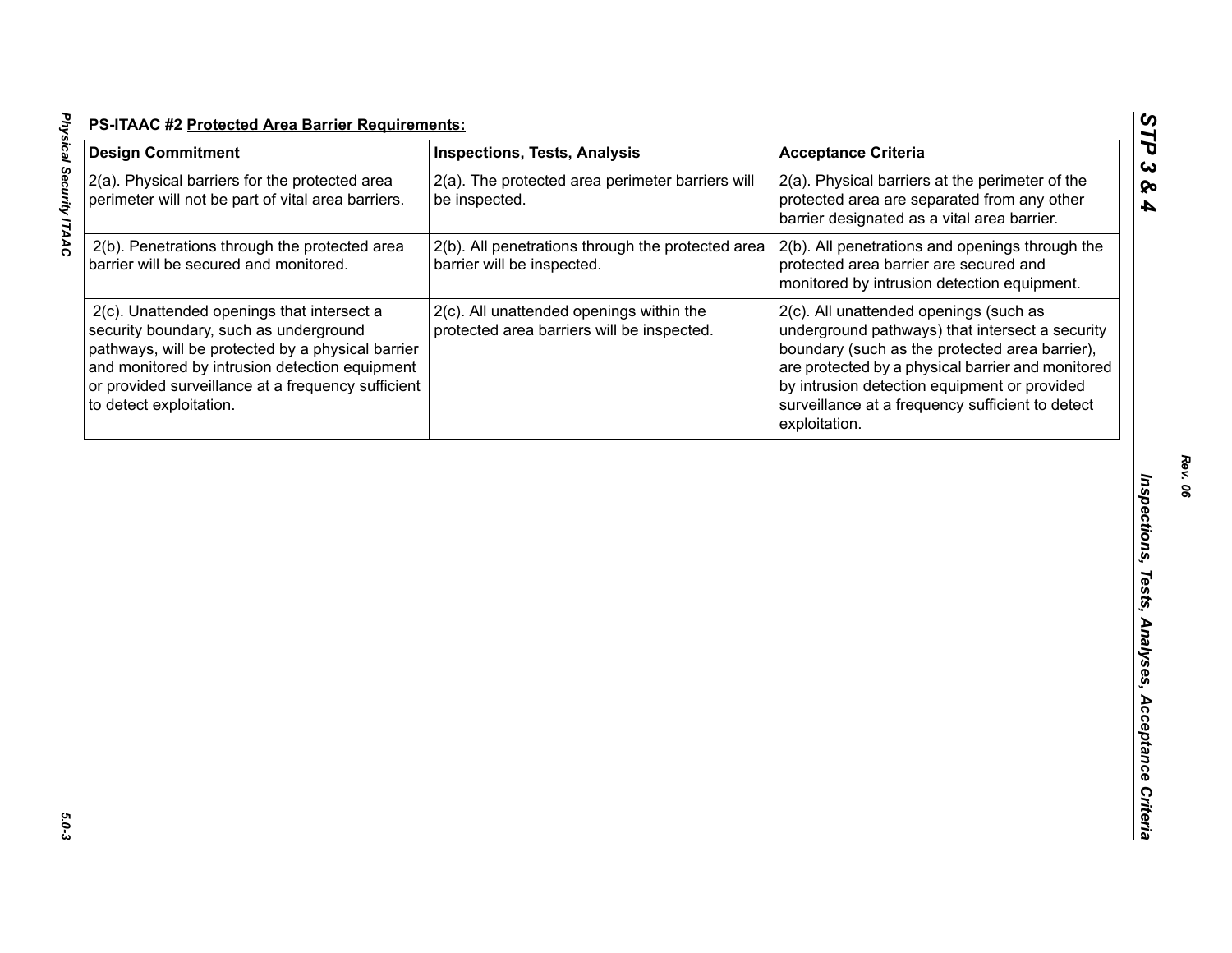| ×       |  |
|---------|--|
| ×<br>۰. |  |
|         |  |

| <b>Design Commitment</b>                                                                                                                                                                                                                                                                                                                                                                                                                                                                                                                                           | <b>Inspections, Tests, Analysis</b>                                                                                          | <b>Acceptance Criteria</b>                                                                                                                                                                                                                                                                                                                                                                                                                                                                                                                |
|--------------------------------------------------------------------------------------------------------------------------------------------------------------------------------------------------------------------------------------------------------------------------------------------------------------------------------------------------------------------------------------------------------------------------------------------------------------------------------------------------------------------------------------------------------------------|------------------------------------------------------------------------------------------------------------------------------|-------------------------------------------------------------------------------------------------------------------------------------------------------------------------------------------------------------------------------------------------------------------------------------------------------------------------------------------------------------------------------------------------------------------------------------------------------------------------------------------------------------------------------------------|
| 3(a). Isolation zones will exist in outdoor areas<br>adjacent to the physical barrier at the perimeter<br>of the protected area and will be designed of<br>sufficient size to permit observation and<br>assessment on either side of the barrier.                                                                                                                                                                                                                                                                                                                  | 3(a). The isolation zone in outdoor areas<br>adjacent to the protected area perimeter barrier<br>will be inspected.          | 3(a). The isolation zones exist in outdoor areas<br>adjacent to the physical barrier at the perimeter<br>of the protected area and are of sufficient size to<br>permit observation and assessment of activities<br>on either side of the barrier in the event of its<br>penetration or attempted penetration.                                                                                                                                                                                                                             |
|                                                                                                                                                                                                                                                                                                                                                                                                                                                                                                                                                                    |                                                                                                                              | Reference Interdiction Capability Evaluation                                                                                                                                                                                                                                                                                                                                                                                                                                                                                              |
| 3(b). Isolation zones will be monitored with<br>intrusion detection and assessment equipment<br>that is designed to provide detection and<br>assessment of activities within the isolation zone.                                                                                                                                                                                                                                                                                                                                                                   | 3(b). The intrusion detection equipment within<br>the isolation zones will be inspected.                                     | 3(b). Isolation zones are equipped with intrusion<br>detection and assessment equipment capable of<br>providing detection and assessment of activities<br>within the isolation zone.                                                                                                                                                                                                                                                                                                                                                      |
| 3(c). Areas where permanent buildings do not<br>allow sufficient observation distance between the<br>intrusion detection system and the protected<br>area barrier (e.g., the building walls are<br>immediately adjacent to, or are an integral part of<br>the protected area barrier) will be monitored with<br>intrusion detection and assessment equipment<br>that is designed to detect the attempted or actual<br>penetration of the protected area perimeter<br>barrier before completed penetration of the<br>barrier and assessment of detected activities. | 3(c). Inspections of areas of the protected area<br>perimeter barrier that do not have isolation zones<br>will be performed. | 3(c). Areas where permanent buildings do not<br>allow sufficient observation distance between the<br>intrusion detection system and the protected<br>area barrier (e.g., the building walls are<br>immediately adjacent to, or an integral part of,<br>the protected area barrier) are monitored with<br>intrusion detection and assessment equipment<br>that detects attempted or actual penetration of<br>the protected area perimeter barrier before<br>completed penetration of the barrier and<br>assessment of detected activities. |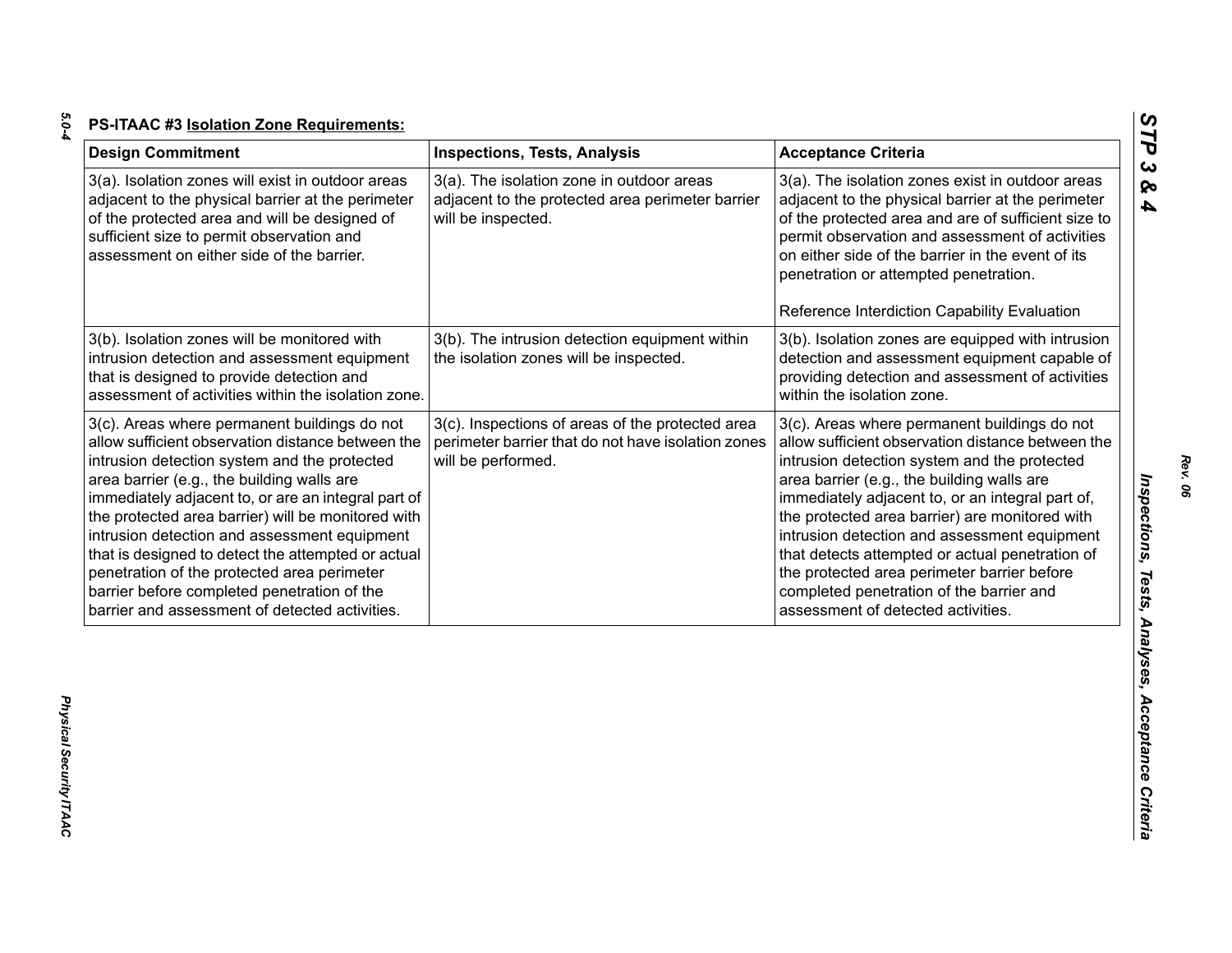| <b>Design Commitment</b>                                                                                                                                                                                                                                                                                                                                                        | <b>Inspections, Tests, Analysis</b>                                                                                              | <b>Acceptance Criteria</b>                                                                                                                                                                                                                                                                                                                                                                   |
|---------------------------------------------------------------------------------------------------------------------------------------------------------------------------------------------------------------------------------------------------------------------------------------------------------------------------------------------------------------------------------|----------------------------------------------------------------------------------------------------------------------------------|----------------------------------------------------------------------------------------------------------------------------------------------------------------------------------------------------------------------------------------------------------------------------------------------------------------------------------------------------------------------------------------------|
| 4(a). The perimeter intrusion detection system<br>will be designed to detect penetration or<br>attempted penetration of the protected area<br>perimeter barrier before completed penetration<br>of the barrier, and for subsequent alarms to<br>annunciate concurrently in at least two<br>continuously manned onsite alarm stations<br>(central and secondary alarm stations). | 4(a). Tests, inspections, or a combination of tests<br>and inspections of the intrusion detection system<br>will be performed.   | 4(a). The intrusion detection system can detect<br>penetration or attempted penetration of the<br>protected area perimeter barrier before<br>completed penetration of the barrier, and<br>subsequent alarms annunciate concurrently in at<br>least two continuously manned onsite alarms<br>stations (central and secondary alarm stations).<br>Reference Interdiction Capability Evaluation |
| 4(b). The perimeter assessment equipment will<br>be designed to provide video image recording<br>with real-time and playback capability that can<br>provide assessment of detected activities before<br>and after each alarm annunciation at the<br>protected area perimeter barrier.                                                                                           | 4(b). Tests, inspections, or a combination of tests<br>and inspections of the video assessment<br>equipment will be performed.   | 4(b). The perimeter assessment equipment is<br>capable of real-time and playback video image<br>recording that provides assessment of detected<br>activities before and after each alarm<br>annunciation at the protected area perimeter<br>barrier.                                                                                                                                         |
|                                                                                                                                                                                                                                                                                                                                                                                 |                                                                                                                                  | Reference Interdiction Capability Evaluation                                                                                                                                                                                                                                                                                                                                                 |
| 4(c). The intrusion detection and assessment<br>equipment at the protected area perimeter will be<br>designed to remain operable from an<br>uninterruptible power supply in the event of the<br>loss of normal power.                                                                                                                                                           | 4(c). Tests, inspections, or a combination of tests<br>and inspections of the uninterruptable power<br>supply will be performed. | 4(c). All Intrusion detection and assessment<br>equipment at the protected area perimeter<br>remains operable from an uninterruptible supply<br>in the event of the loss of normal power.                                                                                                                                                                                                    |
|                                                                                                                                                                                                                                                                                                                                                                                 |                                                                                                                                  | Reference Interdiction Capability Evaluation                                                                                                                                                                                                                                                                                                                                                 |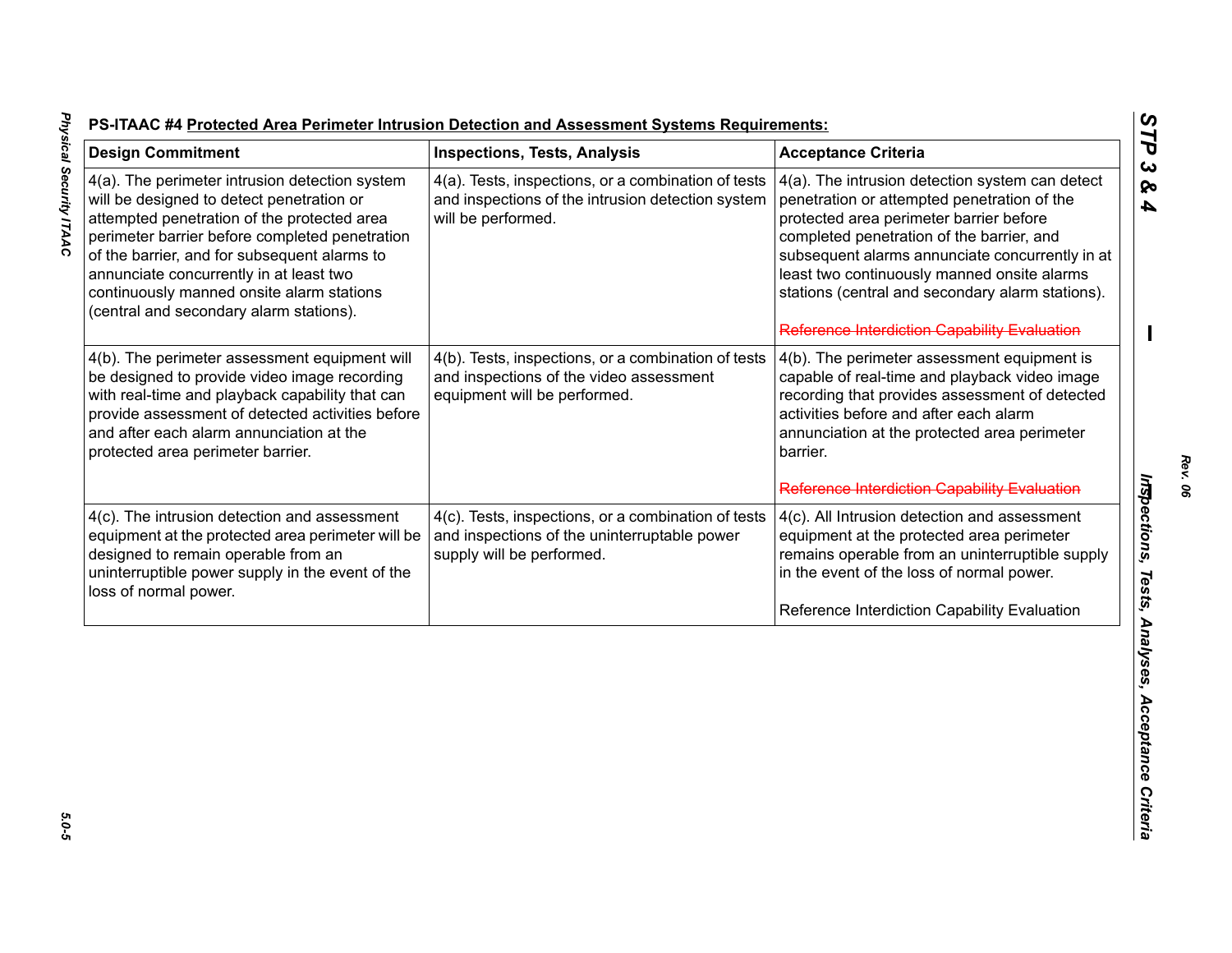| <b>Design Commitment</b>                                                                                                                                                                                                              | <b>Inspections, Tests, Analysis</b>                                                                       | <b>Acceptance Criteria</b>                                                                                                                                                                                                         |
|---------------------------------------------------------------------------------------------------------------------------------------------------------------------------------------------------------------------------------------|-----------------------------------------------------------------------------------------------------------|------------------------------------------------------------------------------------------------------------------------------------------------------------------------------------------------------------------------------------|
| 5. Isolation zones and exterior areas within the<br>protected area will be provided with illumination<br>to permit assessment in the isolation zones and<br>observation of activities within exterior areas of<br>the protected area. | 5. The illumination in isolation zones and exterior<br>areas within the protected area will be inspected. | 5. Illumination in isolation zones and exterior<br>areas within the protected area is 0.2 foot<br>candles measured horizontally at ground level or<br>alternatively augmented, sufficient to permit<br>assessment and observation. |
|                                                                                                                                                                                                                                       |                                                                                                           |                                                                                                                                                                                                                                    |
|                                                                                                                                                                                                                                       |                                                                                                           |                                                                                                                                                                                                                                    |
|                                                                                                                                                                                                                                       |                                                                                                           |                                                                                                                                                                                                                                    |
|                                                                                                                                                                                                                                       |                                                                                                           |                                                                                                                                                                                                                                    |
|                                                                                                                                                                                                                                       |                                                                                                           |                                                                                                                                                                                                                                    |
|                                                                                                                                                                                                                                       |                                                                                                           |                                                                                                                                                                                                                                    |
|                                                                                                                                                                                                                                       |                                                                                                           |                                                                                                                                                                                                                                    |
|                                                                                                                                                                                                                                       |                                                                                                           |                                                                                                                                                                                                                                    |
|                                                                                                                                                                                                                                       |                                                                                                           |                                                                                                                                                                                                                                    |
|                                                                                                                                                                                                                                       |                                                                                                           |                                                                                                                                                                                                                                    |
|                                                                                                                                                                                                                                       |                                                                                                           |                                                                                                                                                                                                                                    |
|                                                                                                                                                                                                                                       |                                                                                                           |                                                                                                                                                                                                                                    |
|                                                                                                                                                                                                                                       |                                                                                                           |                                                                                                                                                                                                                                    |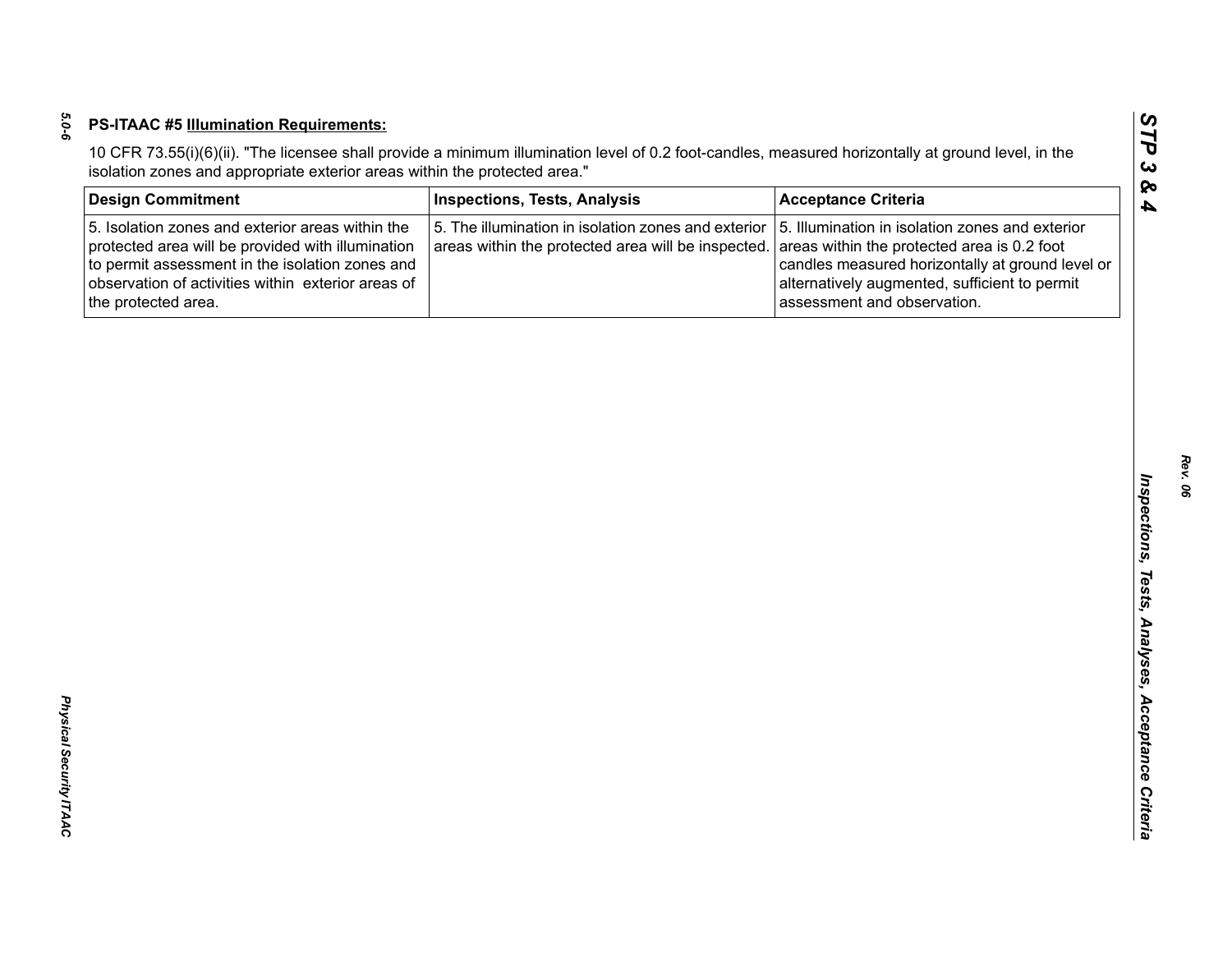| <b>Design Commitment</b>                                                                                                                                                                                                                                                                                                                                                                                                                                                                        | <b>Inspections, Tests, Analysis</b>                                                                                                                                                                                                                                                                    | <b>Acceptance Criteria</b>                                                                                                                                                                                                                                                                                                                                                                                 |
|-------------------------------------------------------------------------------------------------------------------------------------------------------------------------------------------------------------------------------------------------------------------------------------------------------------------------------------------------------------------------------------------------------------------------------------------------------------------------------------------------|--------------------------------------------------------------------------------------------------------------------------------------------------------------------------------------------------------------------------------------------------------------------------------------------------------|------------------------------------------------------------------------------------------------------------------------------------------------------------------------------------------------------------------------------------------------------------------------------------------------------------------------------------------------------------------------------------------------------------|
| 6. The external walls, doors, ceiling, and floors in<br>the main control room, central alarm station,<br>secondary alarm station, and the last access<br>control function for access to the protected area<br>will be bullet resistant, to at least Underwriters<br>Laboratories Ballistic Standard 752, "The<br>Standard of Safety for Bullet-Resisting<br>Equipment," Level 4, or National Institute of<br>Justice Standard 0108.01, "Ballistic Resistant<br>Protective Materials," Type III. | 6. Type test, analysis, or a combination of type<br>test and analysis of the external walls, doors,<br>ceiling, and floors in the main control room,<br>central alarm station, secondary alarm station,<br>and the last access control function for access to<br>the protected area will be performed. | 6. A report exists and concludes that the walls,<br>doors, ceilings, and floors in the main control<br>room, central alarm station, secondary alarm<br>station, and the last access control function for<br>access to the protected area are bullet resistant<br>to at least Underwriters Laboratories Ballistic<br>Standard 752, Level 4, or National Institute of<br>Justice Standard 0108.01, Type III. |
|                                                                                                                                                                                                                                                                                                                                                                                                                                                                                                 |                                                                                                                                                                                                                                                                                                        |                                                                                                                                                                                                                                                                                                                                                                                                            |
|                                                                                                                                                                                                                                                                                                                                                                                                                                                                                                 |                                                                                                                                                                                                                                                                                                        |                                                                                                                                                                                                                                                                                                                                                                                                            |
|                                                                                                                                                                                                                                                                                                                                                                                                                                                                                                 |                                                                                                                                                                                                                                                                                                        |                                                                                                                                                                                                                                                                                                                                                                                                            |
|                                                                                                                                                                                                                                                                                                                                                                                                                                                                                                 |                                                                                                                                                                                                                                                                                                        |                                                                                                                                                                                                                                                                                                                                                                                                            |
|                                                                                                                                                                                                                                                                                                                                                                                                                                                                                                 |                                                                                                                                                                                                                                                                                                        |                                                                                                                                                                                                                                                                                                                                                                                                            |

5.0-7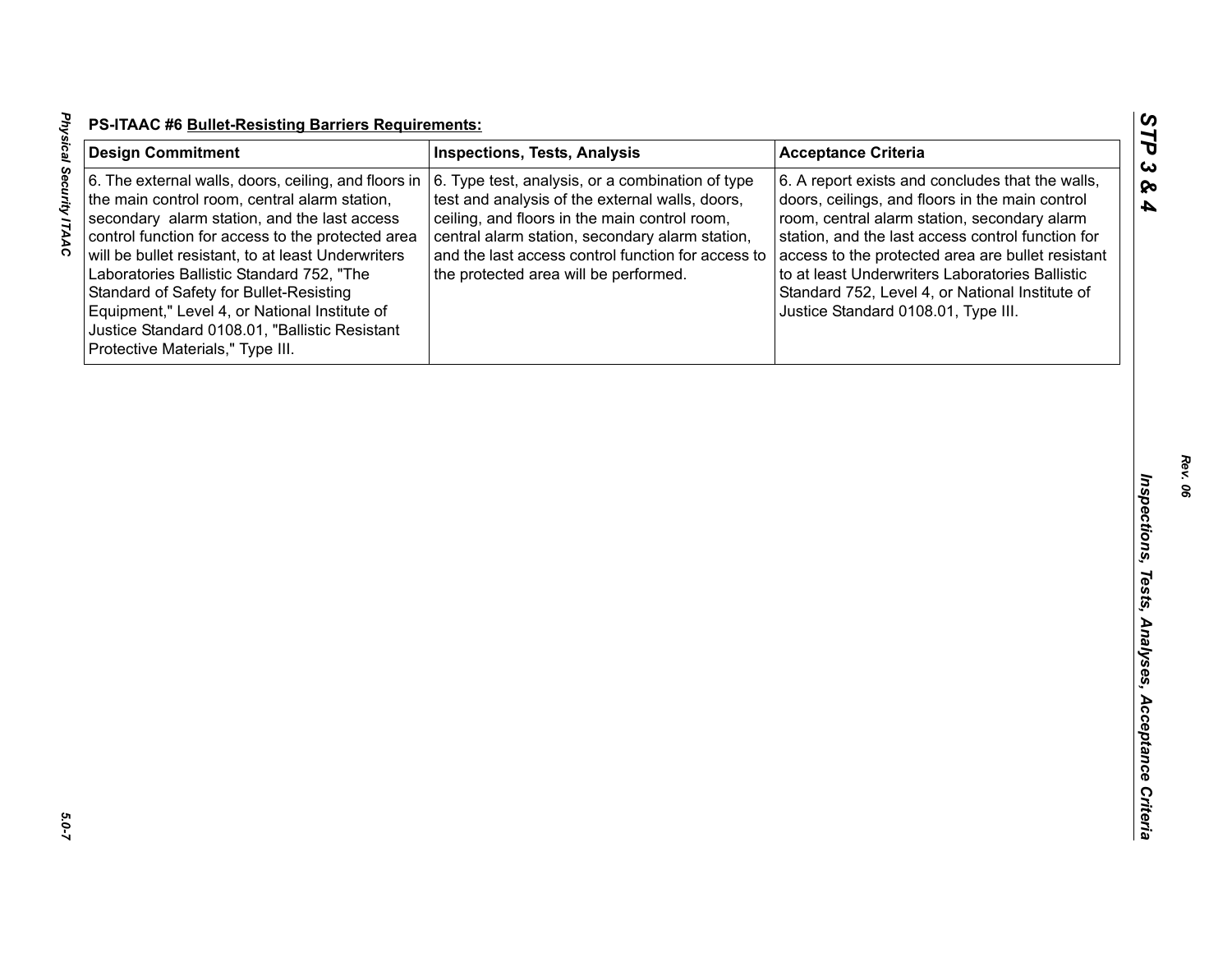| <b>Design Commitment</b>                                                                                                                                                     | <b>Inspections, Tests, Analysis</b>                                                                                                                      | <b>Acceptance Criteria</b>                                                                                                                                                           |
|------------------------------------------------------------------------------------------------------------------------------------------------------------------------------|----------------------------------------------------------------------------------------------------------------------------------------------------------|--------------------------------------------------------------------------------------------------------------------------------------------------------------------------------------|
| 7. The vehicle barrier system will be designed,<br>installed, and located at the necessary standoff<br>distance to protect against the design-basis<br>threat vehicle bombs. | 7. Type test, inspections, analysis or a<br>combination of type tests, inspections, and<br>analysis will be performed for the vehicle barrier<br>system. | 7. A report exists and concludes that the vehicle<br>barrier system will protect against the design-<br>basis threat vehicle bombs based on the standoff<br>distance for the system. |
|                                                                                                                                                                              |                                                                                                                                                          | Reference Interdiction Capability Evaluation                                                                                                                                         |
|                                                                                                                                                                              |                                                                                                                                                          |                                                                                                                                                                                      |
|                                                                                                                                                                              |                                                                                                                                                          |                                                                                                                                                                                      |
|                                                                                                                                                                              |                                                                                                                                                          |                                                                                                                                                                                      |
|                                                                                                                                                                              |                                                                                                                                                          |                                                                                                                                                                                      |
|                                                                                                                                                                              |                                                                                                                                                          |                                                                                                                                                                                      |
|                                                                                                                                                                              |                                                                                                                                                          |                                                                                                                                                                                      |
|                                                                                                                                                                              |                                                                                                                                                          |                                                                                                                                                                                      |
|                                                                                                                                                                              |                                                                                                                                                          |                                                                                                                                                                                      |
|                                                                                                                                                                              |                                                                                                                                                          |                                                                                                                                                                                      |
|                                                                                                                                                                              |                                                                                                                                                          |                                                                                                                                                                                      |
|                                                                                                                                                                              |                                                                                                                                                          |                                                                                                                                                                                      |
|                                                                                                                                                                              |                                                                                                                                                          |                                                                                                                                                                                      |
|                                                                                                                                                                              |                                                                                                                                                          |                                                                                                                                                                                      |
|                                                                                                                                                                              |                                                                                                                                                          |                                                                                                                                                                                      |
|                                                                                                                                                                              |                                                                                                                                                          |                                                                                                                                                                                      |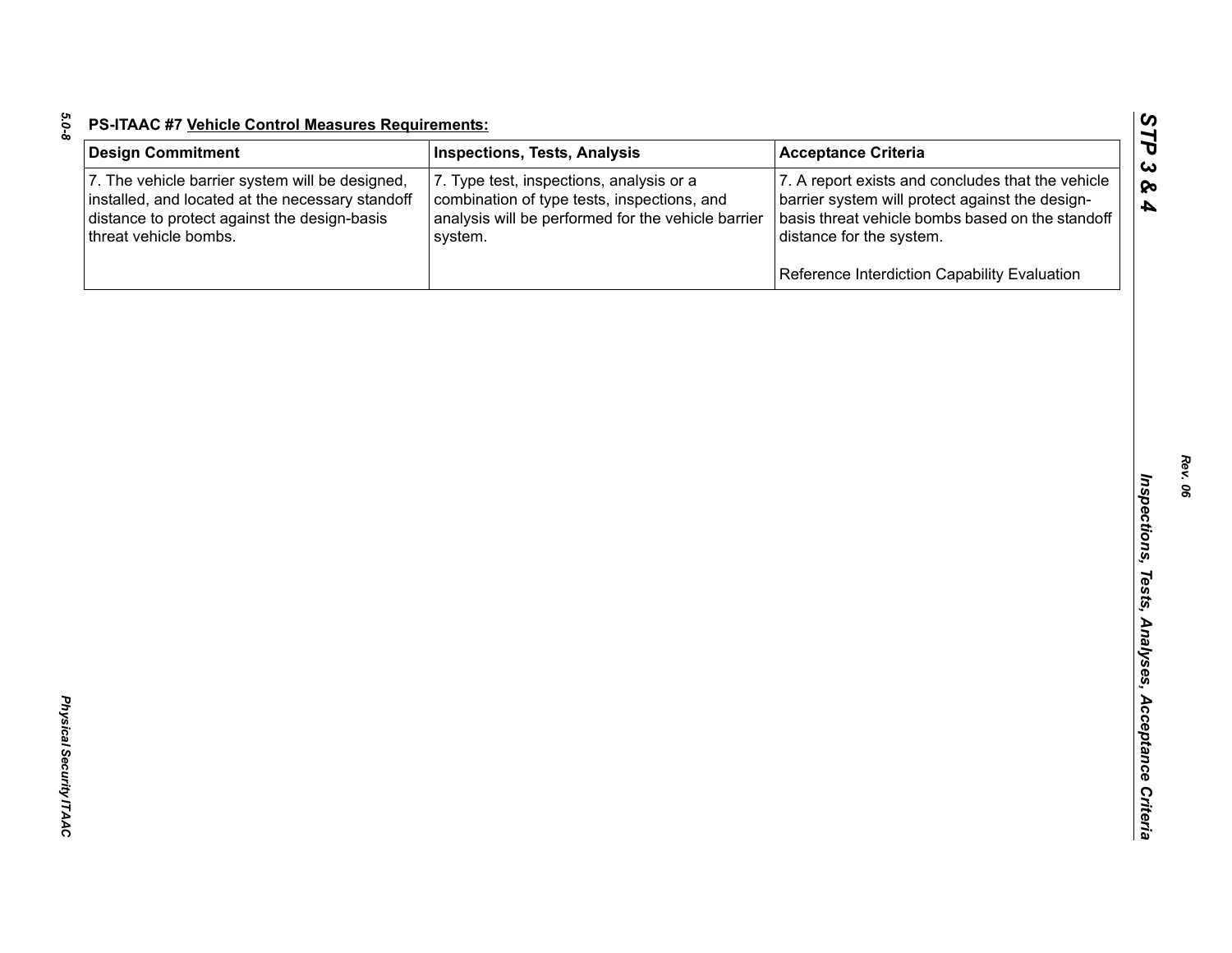| S-ITAAC #8 Personnel, Vehicle, and Material Access Control Portals and Search Equipment Requirements: |  |  |  |
|-------------------------------------------------------------------------------------------------------|--|--|--|
|                                                                                                       |  |  |  |

| <b>Design Commitment</b>                                                                                                                                                                              | <b>Inspections, Tests, Analysis</b>                                                                                             | <b>Acceptance Criteria</b>                                                                                                                                                |
|-------------------------------------------------------------------------------------------------------------------------------------------------------------------------------------------------------|---------------------------------------------------------------------------------------------------------------------------------|---------------------------------------------------------------------------------------------------------------------------------------------------------------------------|
| 8(a). Access control points will be established<br>and designed to control personnel and vehicle<br>access into the protected area.                                                                   | 8(a). Tests, inspections, or a combination of tests<br>and inspections of installed systems and<br>equipment will be performed. | 8(a). Access control points exist for the protected<br>area and are configured to control access.                                                                         |
| 8(b). Access control points will be established<br>and designed with equipment for the detection of<br>firearms, explosives, and incendiary devices at<br>the protected area personnel access points. | 8(b). Tests, inspections, or a combination of tests<br>and inspections of installed systems and<br>equipment will be performed. | 8(b). Detection equipment exists and is capable<br>of detecting firearms, explosives, and incendiary<br>devices at the protected area personnel access<br>control points. |
|                                                                                                                                                                                                       |                                                                                                                                 |                                                                                                                                                                           |
|                                                                                                                                                                                                       |                                                                                                                                 |                                                                                                                                                                           |
|                                                                                                                                                                                                       |                                                                                                                                 |                                                                                                                                                                           |
|                                                                                                                                                                                                       |                                                                                                                                 |                                                                                                                                                                           |
|                                                                                                                                                                                                       |                                                                                                                                 |                                                                                                                                                                           |
|                                                                                                                                                                                                       |                                                                                                                                 |                                                                                                                                                                           |
|                                                                                                                                                                                                       |                                                                                                                                 |                                                                                                                                                                           |
|                                                                                                                                                                                                       |                                                                                                                                 |                                                                                                                                                                           |
|                                                                                                                                                                                                       |                                                                                                                                 |                                                                                                                                                                           |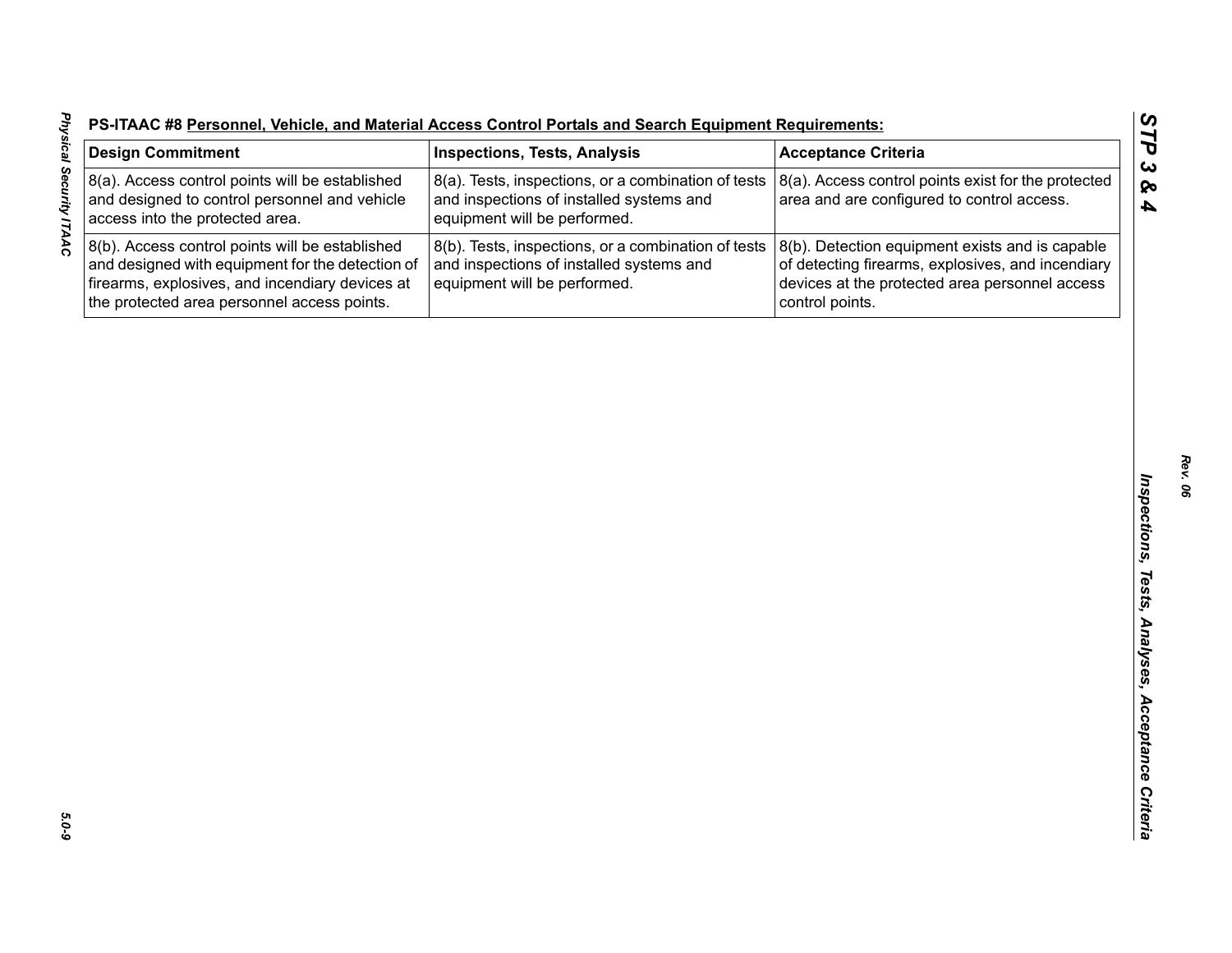| <b>Design Commitment</b>                                                                                                                                                                                                     | <b>Inspections, Tests, Analysis</b>                                                                | <b>Acceptance Criteria</b>                                                                                                                                                                                                                |
|------------------------------------------------------------------------------------------------------------------------------------------------------------------------------------------------------------------------------|----------------------------------------------------------------------------------------------------|-------------------------------------------------------------------------------------------------------------------------------------------------------------------------------------------------------------------------------------------|
| 9. An access control system with a numbered<br>photo identification badge system will be<br>installed and designed for use by individuals who<br>are authorized access to protected areas and<br>vital areas without escort. | 9. The access control system and the numbered<br>photo identification badge system will be tested. | 9. The access authorization system with a<br>numbered photo identification badge system is<br>installed and provides authorized access to<br>protected and vital areas only to those<br>individuals with unescorted access authorization. |
|                                                                                                                                                                                                                              |                                                                                                    |                                                                                                                                                                                                                                           |
|                                                                                                                                                                                                                              |                                                                                                    |                                                                                                                                                                                                                                           |
|                                                                                                                                                                                                                              |                                                                                                    |                                                                                                                                                                                                                                           |
|                                                                                                                                                                                                                              |                                                                                                    |                                                                                                                                                                                                                                           |
|                                                                                                                                                                                                                              |                                                                                                    |                                                                                                                                                                                                                                           |
|                                                                                                                                                                                                                              |                                                                                                    |                                                                                                                                                                                                                                           |
|                                                                                                                                                                                                                              |                                                                                                    |                                                                                                                                                                                                                                           |
|                                                                                                                                                                                                                              |                                                                                                    |                                                                                                                                                                                                                                           |
|                                                                                                                                                                                                                              |                                                                                                    |                                                                                                                                                                                                                                           |
|                                                                                                                                                                                                                              |                                                                                                    |                                                                                                                                                                                                                                           |
|                                                                                                                                                                                                                              |                                                                                                    |                                                                                                                                                                                                                                           |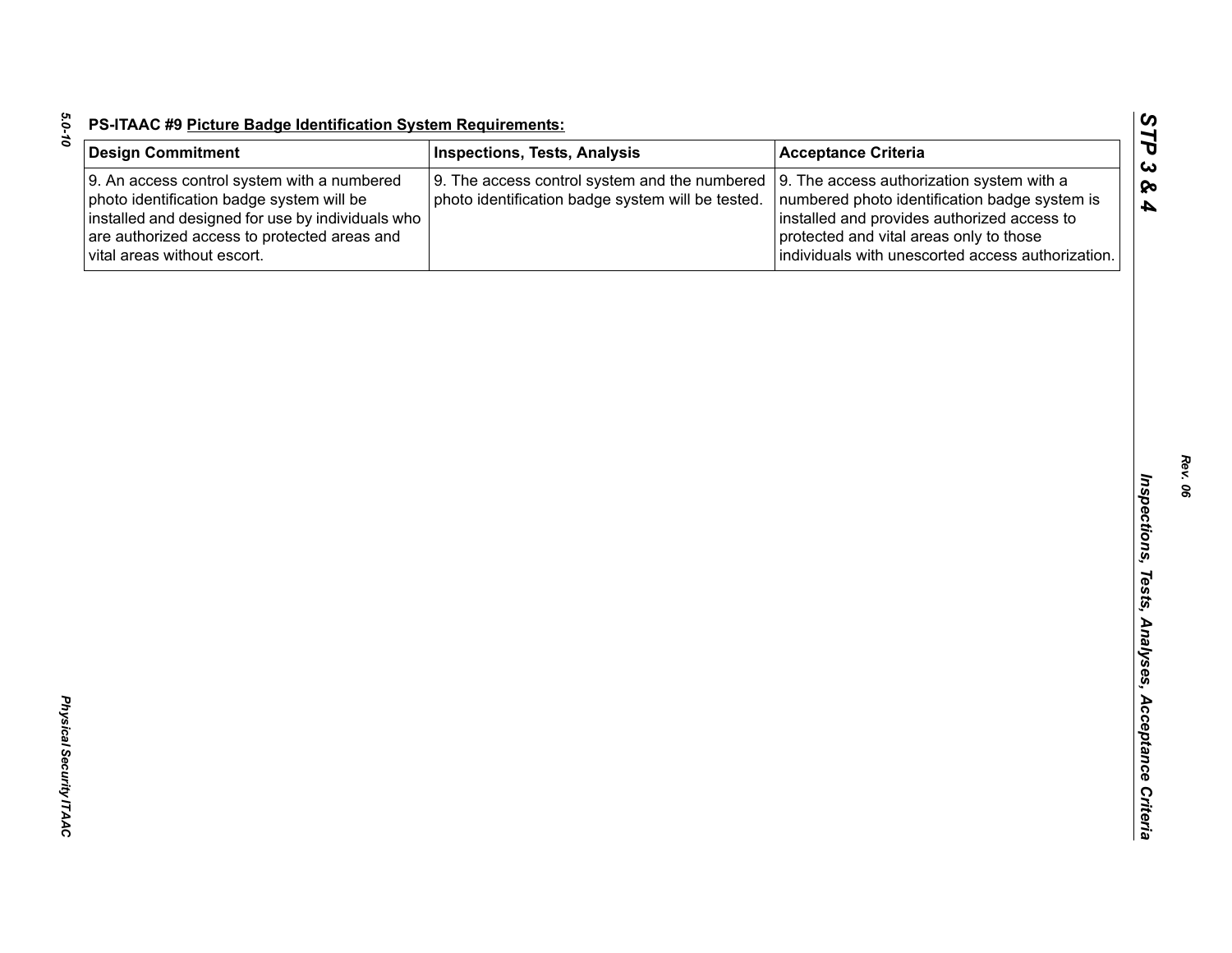| ŗ<br>:<br>;<br>;<br>Ī | $\frac{De}{E}$<br>$\frac{1}{10}$<br>$\frac{1}{10}$<br>$\frac{1}{10}$<br>$\frac{1}{10}$ |
|-----------------------|----------------------------------------------------------------------------------------|
|                       |                                                                                        |
| -1-1-                 |                                                                                        |

| <b>Design Commitment</b>                                                                                                                                               | <b>Inspections, Tests, Analysis</b>                                                                                                                                      | <b>Acceptance Criteria</b>                                                                                                               |
|------------------------------------------------------------------------------------------------------------------------------------------------------------------------|--------------------------------------------------------------------------------------------------------------------------------------------------------------------------|------------------------------------------------------------------------------------------------------------------------------------------|
| 10. Unoccupied vital areas will be designed with<br>locking devices and intrusion detection devices<br>that annunciate in the central and secondary<br>alarm stations. | 10. Tests, inspections, or a combination of tests<br>and inspections of unoccupied vital area<br>intrusion detection equipment and locking<br>devices will be performed. | 10. Unoccupied vital areas are locked, and<br>intrusion is detected and annunciated in both the<br>central and secondary alarm stations. |
|                                                                                                                                                                        |                                                                                                                                                                          |                                                                                                                                          |
|                                                                                                                                                                        |                                                                                                                                                                          |                                                                                                                                          |
|                                                                                                                                                                        |                                                                                                                                                                          |                                                                                                                                          |
|                                                                                                                                                                        |                                                                                                                                                                          |                                                                                                                                          |
|                                                                                                                                                                        |                                                                                                                                                                          |                                                                                                                                          |
|                                                                                                                                                                        |                                                                                                                                                                          |                                                                                                                                          |
|                                                                                                                                                                        |                                                                                                                                                                          |                                                                                                                                          |
|                                                                                                                                                                        |                                                                                                                                                                          |                                                                                                                                          |
|                                                                                                                                                                        |                                                                                                                                                                          |                                                                                                                                          |
|                                                                                                                                                                        |                                                                                                                                                                          |                                                                                                                                          |
|                                                                                                                                                                        |                                                                                                                                                                          |                                                                                                                                          |
|                                                                                                                                                                        |                                                                                                                                                                          |                                                                                                                                          |
|                                                                                                                                                                        |                                                                                                                                                                          |                                                                                                                                          |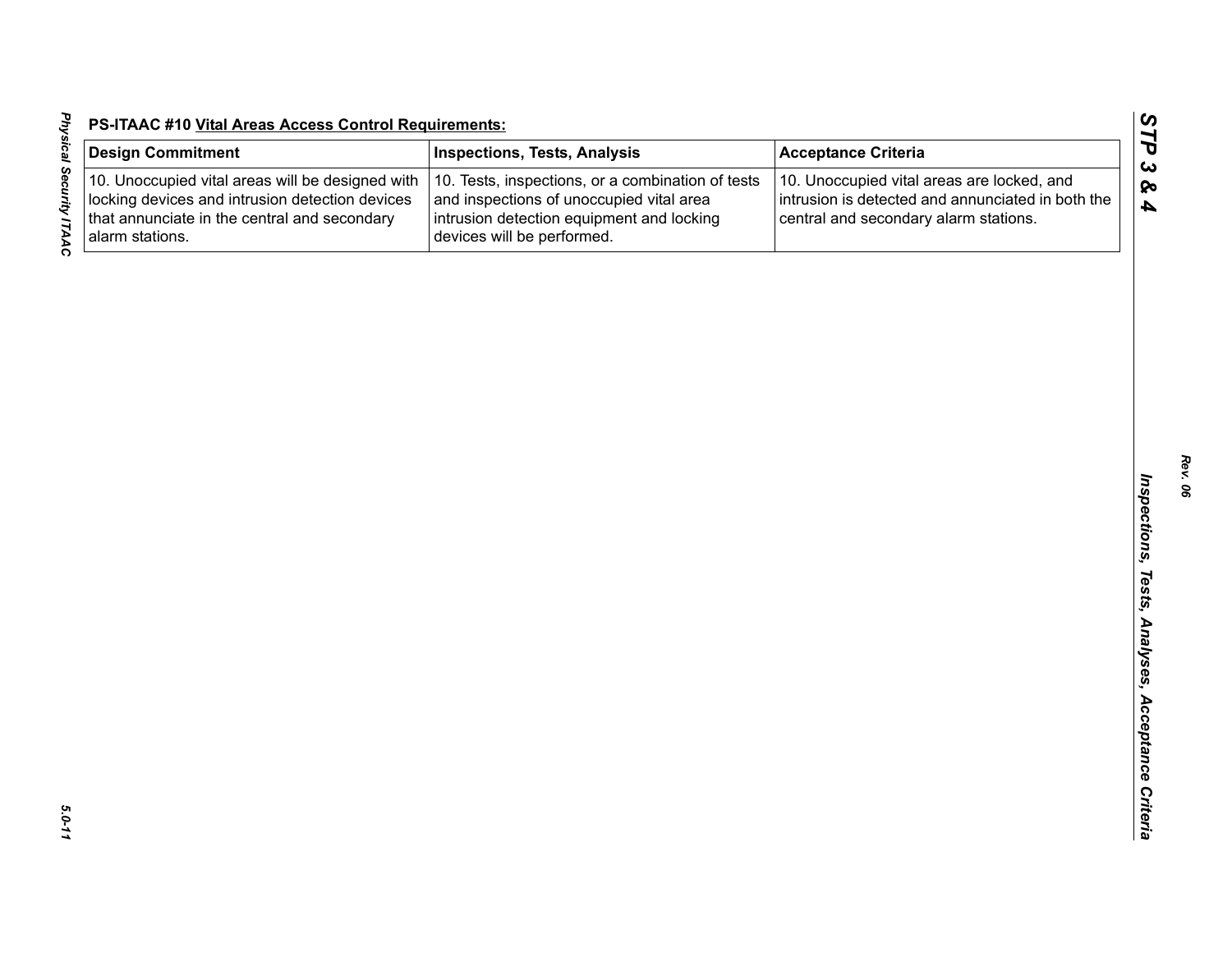| <b>Design Commitment</b>                                                                                                                                                                                                                                                                                                                                                                                                                                                           | <b>Inspections, Tests, Analysis</b>                                                                                                                              | <b>Acceptance Criteria</b>                                                                                                                                                                                                                                                                                                                                                                                                                                                                                                      |
|------------------------------------------------------------------------------------------------------------------------------------------------------------------------------------------------------------------------------------------------------------------------------------------------------------------------------------------------------------------------------------------------------------------------------------------------------------------------------------|------------------------------------------------------------------------------------------------------------------------------------------------------------------|---------------------------------------------------------------------------------------------------------------------------------------------------------------------------------------------------------------------------------------------------------------------------------------------------------------------------------------------------------------------------------------------------------------------------------------------------------------------------------------------------------------------------------|
| 11(a). Intrusion detection equipment and video<br>assessment equipment will annunciate and be<br>displayed concurrently in at least two<br>continuously manned onsite alarms stations<br>(central and secondary alarm stations).                                                                                                                                                                                                                                                   | 11(a). Tests, inspections, or a combination of<br>tests and inspections of intrusion detection<br>equipment and video assessment equipment will<br>be performed. | 11(a). Intrusion detection equipment and video<br>assessment equipment annunciate and display<br>concurrently in at least two continuously manned<br>onsite alarm stations (central and secondary<br>alarm stations).<br>Reference Interdiction Capability Evaluation                                                                                                                                                                                                                                                           |
| 11(b). Central and secondary alarm stations will<br>be located inside the protected area and will be<br>designed so that the interiors of both alarm<br>stations are not visible from the perimeter of the<br>protected area.                                                                                                                                                                                                                                                      | 11(b). The central and secondary alarm station<br>locations will be inspected.                                                                                   | 11(b). Central and secondary alarm stations are<br>located inside the protected area, and the<br>interiors of both alarm stations are not visible<br>from the perimeter of the protected area.<br>Reference Interdiction Capability Evaluation                                                                                                                                                                                                                                                                                  |
| 11(c). Central and secondary alarm stations will<br>be designed, equipped and constructed such<br>that no single act, in accordance with the design-<br>basis threat of radiological sabotage, can<br>simultaneously remove the ability of both the<br>central and secondary alarm stations to (1)<br>detect and assess alarms, (2) initiate and<br>coordinate an adequate response to alarms, (3)<br>summon offsite assistance, and (4) provide<br>effective command and control. | 11(c). Tests, inspections, or a combination of<br>tests and inspections of the central and<br>secondary alarm stations will be performed.                        | 11(c). Central and secondary alarm stations are<br>designed, equipped, and constructed such that<br>no single act, in accordance with the design-<br>basis threat of radiological sabotage, can<br>simultaneously remove the ability of both the<br>central and secondary alarm stations to (1)<br>detect and assess alarms, (2) initiate and<br>coordinate an adequate response to alarms, (3)<br>summon offsite assistance, and (4) provide<br>effective command and control.<br>Reference Interdiction Capability Evaluation |
| 11(d). Both the central and secondary alarm<br>stations will be constructed, located, protected,<br>and equipped to the standards for the central<br>alarm station (alarm stations need not be<br>identical in design but shall be equal and<br>redundant, capable of performing all functions<br>required of alarm stations).                                                                                                                                                     | 11(d). Tests, inspections, or a combination of<br>tests and inspections of the central and<br>secondary alarm stations will be performed.                        | 11(d). The central and secondary alarm stations<br>are located, constructed, protected, and<br>equipped to the standards of the central alarm<br>station and are functionally redundant. (Stations<br>need not be identical in design.)<br>Reference Interdiction Capability Evaluation                                                                                                                                                                                                                                         |

*Rev. 06*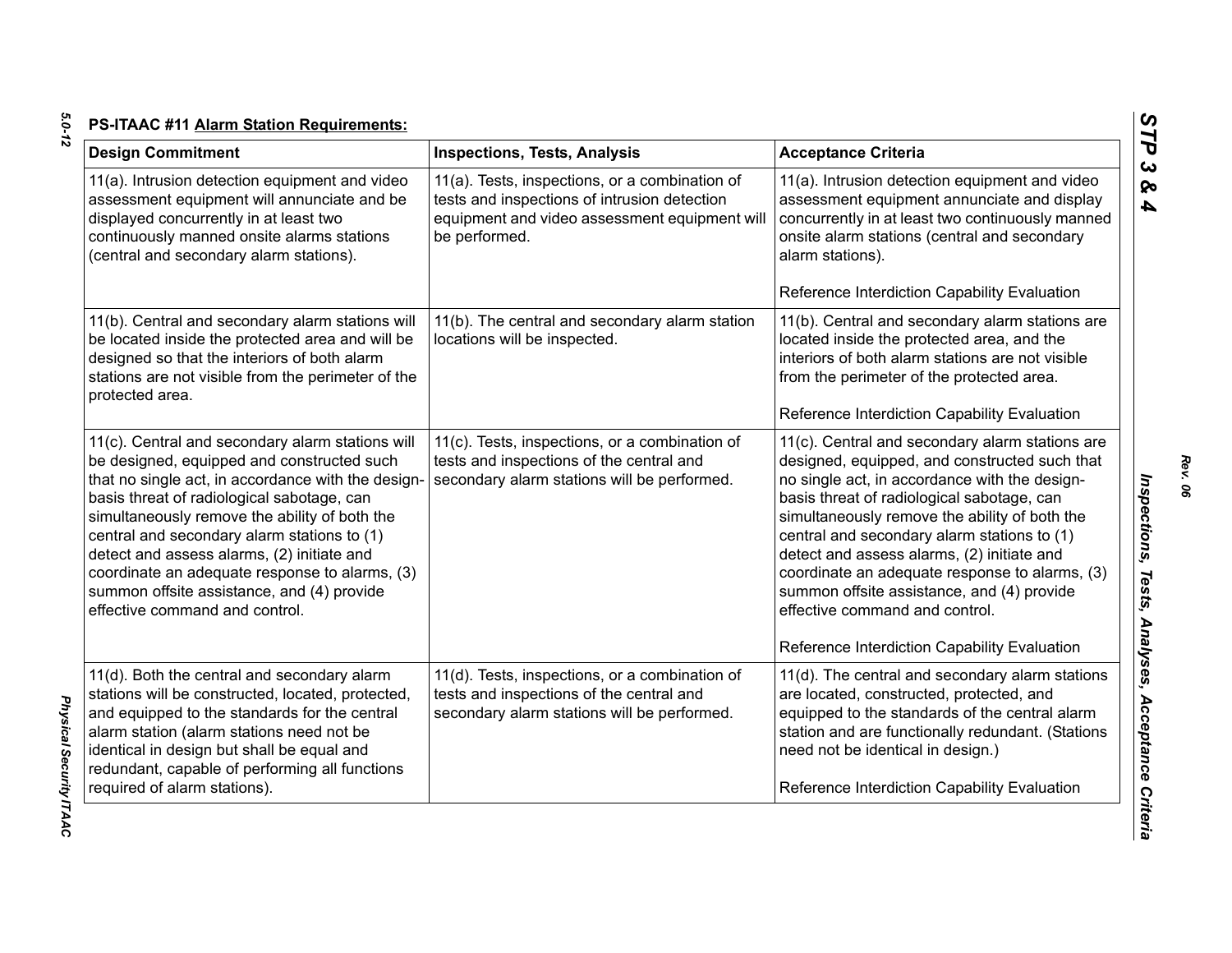|  |  | S-ITAAC #12 Secondary Power Supplies for Alarm Annunciation and Communication Equipment Requirements: |  |
|--|--|-------------------------------------------------------------------------------------------------------|--|
|  |  |                                                                                                       |  |

| <b>Design Commitment</b>                                                                                                                                              | <b>Inspections, Tests, Analysis</b>                                  | <b>Acceptance Criteria</b>                                                                                                                                |
|-----------------------------------------------------------------------------------------------------------------------------------------------------------------------|----------------------------------------------------------------------|-----------------------------------------------------------------------------------------------------------------------------------------------------------|
| 12. The secondary security power supply system<br>for alarm annunciator equipment and<br>nonportable communications equipment will be<br>located within a vital area. | 12. The secondary security power supply system<br>will be inspected. | 12. The secondary security power system for<br>alarm annunciator equipment and nonportable<br>communications equipment is located within a<br>vital area. |
|                                                                                                                                                                       |                                                                      |                                                                                                                                                           |
|                                                                                                                                                                       |                                                                      |                                                                                                                                                           |
|                                                                                                                                                                       |                                                                      |                                                                                                                                                           |
|                                                                                                                                                                       |                                                                      |                                                                                                                                                           |
|                                                                                                                                                                       |                                                                      |                                                                                                                                                           |
|                                                                                                                                                                       |                                                                      |                                                                                                                                                           |
|                                                                                                                                                                       |                                                                      |                                                                                                                                                           |
|                                                                                                                                                                       |                                                                      |                                                                                                                                                           |
|                                                                                                                                                                       |                                                                      |                                                                                                                                                           |
|                                                                                                                                                                       |                                                                      |                                                                                                                                                           |
|                                                                                                                                                                       |                                                                      |                                                                                                                                                           |
|                                                                                                                                                                       |                                                                      |                                                                                                                                                           |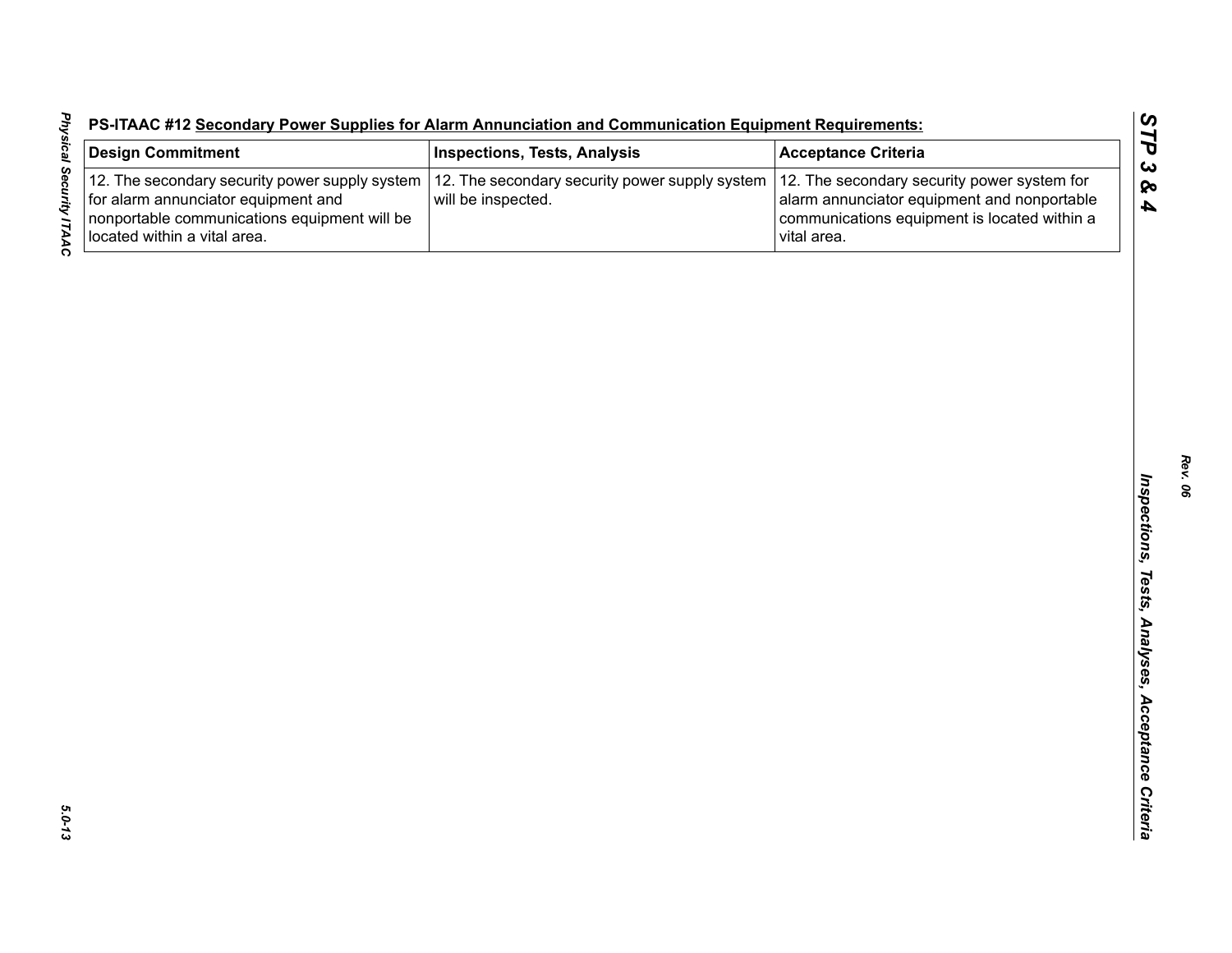| <b>Design Commitment</b>                                                                                                                                                                                                                                                                                                                                                                      | <b>Inspections, Tests, Analysis</b>                                         | <b>Acceptance Criteria</b>                                                                                                                                                                                                                                                                                                                                                                                                                                 |
|-----------------------------------------------------------------------------------------------------------------------------------------------------------------------------------------------------------------------------------------------------------------------------------------------------------------------------------------------------------------------------------------------|-----------------------------------------------------------------------------|------------------------------------------------------------------------------------------------------------------------------------------------------------------------------------------------------------------------------------------------------------------------------------------------------------------------------------------------------------------------------------------------------------------------------------------------------------|
| 13(a). Security alarm devices, including<br>transmission lines to annunciators, will be<br>tamper-indicating and self-checking (e.g., an<br>automatic indication is provided when failure of<br>the alarm system or a component occurs or<br>when on standby power), and alarm<br>annunciation indicates the type of alarm (e.g.,<br>intrusion alarms, emergency exit alarm) and<br>location. | 13(a). All security alarm devices and<br>transmission lines will be tested. | 13(a). Security alarm devices including<br>transmission lines to annunciators are tamper-<br>indicating and self-checking (e.g., an automatic<br>indication is provided when failure of the alarm<br>system or a component occurs, or when the<br>system is on standby power), and the alarm<br>annunciation indicates the type of alarm (e.g.,<br>intrusion alarm, emergency exit alarm) and<br>location.<br>Reference Interdiction Capability Evaluation |
| 13(b). Intrusion detection and assessment<br>systems will be designed to provide visual<br>display and audible annunciation of alarms in<br>both the central and secondary alarm stations.                                                                                                                                                                                                    | 13(b). Intrusion detection and assessment<br>systems will be tested.        | 13(b). The intrusion detection systems provide a<br>visual display and audible annunciation of all<br>alarms concurrently in at least two continuously<br>manned onsite alarms stations (central and<br>secondary alarm stations).                                                                                                                                                                                                                         |
|                                                                                                                                                                                                                                                                                                                                                                                               |                                                                             |                                                                                                                                                                                                                                                                                                                                                                                                                                                            |
|                                                                                                                                                                                                                                                                                                                                                                                               |                                                                             |                                                                                                                                                                                                                                                                                                                                                                                                                                                            |
|                                                                                                                                                                                                                                                                                                                                                                                               |                                                                             |                                                                                                                                                                                                                                                                                                                                                                                                                                                            |
|                                                                                                                                                                                                                                                                                                                                                                                               |                                                                             |                                                                                                                                                                                                                                                                                                                                                                                                                                                            |

*Rev. 06*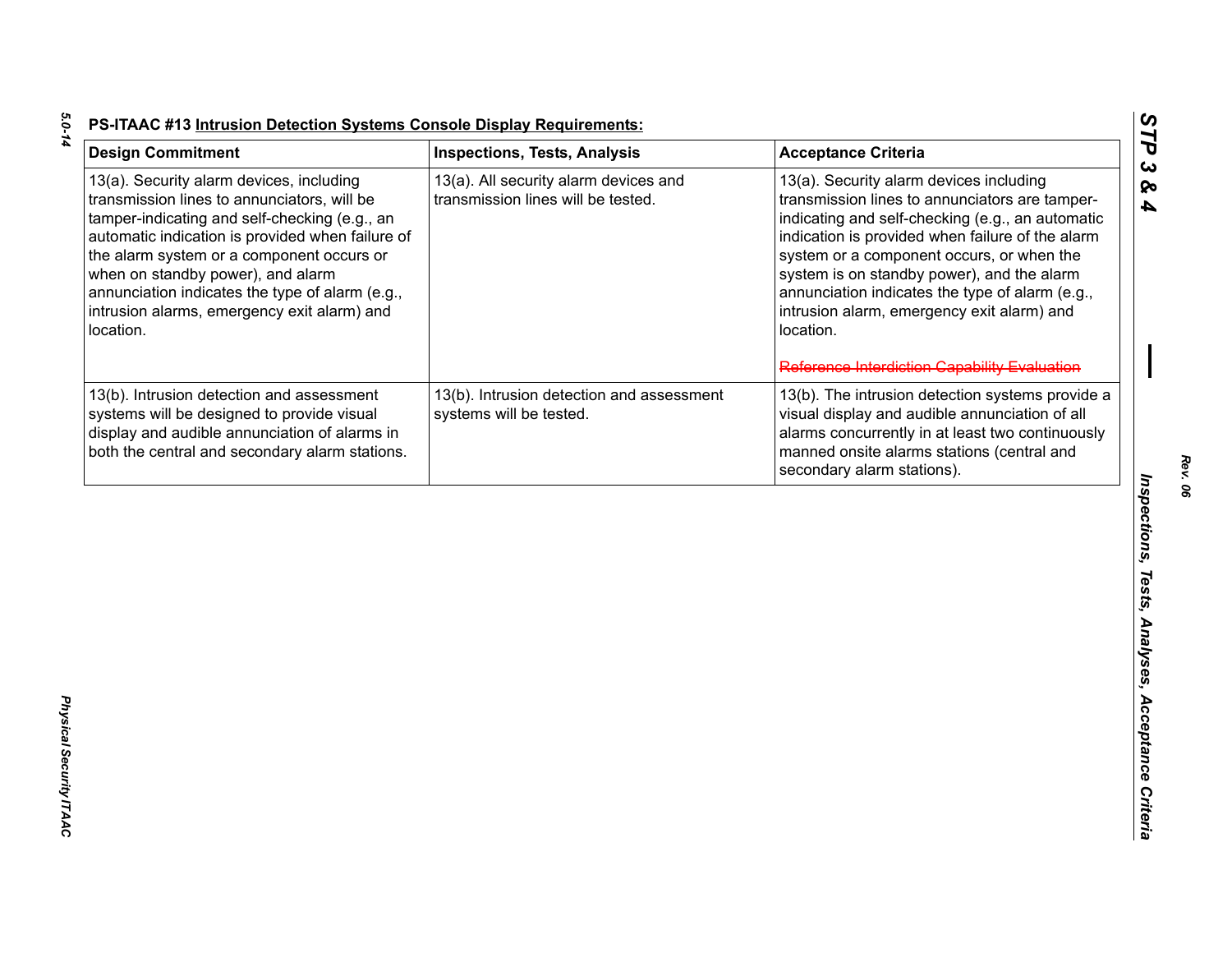| <b>Design Commitment</b>                                                                                                                                                                                                                                               | <b>Inspections, Tests, Analysis</b>                                        | <b>Acceptance Criteria</b>                                                                                                                                                                                                                                                              |
|------------------------------------------------------------------------------------------------------------------------------------------------------------------------------------------------------------------------------------------------------------------------|----------------------------------------------------------------------------|-----------------------------------------------------------------------------------------------------------------------------------------------------------------------------------------------------------------------------------------------------------------------------------------|
| 14. Intrusion detection systems recording<br>equipment will record onsite security alarm<br>annunciation including the location of the alarm,<br>false alarm, alarm check, and tamper indication<br>and the type of alarm, location, alarm circuit,<br>date, and time. | 14. The intrusion detection systems recording<br>equipment will be tested. | 14. Intrusion detection systems recording<br>equipment is capable of recording each onsite<br>security alarm annunciation including the<br>location of the alarm, false alarm, alarm check,<br>and tamper indication and the type of alarm,<br>location, alarm circuit, date, and time. |
|                                                                                                                                                                                                                                                                        |                                                                            |                                                                                                                                                                                                                                                                                         |
|                                                                                                                                                                                                                                                                        |                                                                            |                                                                                                                                                                                                                                                                                         |
|                                                                                                                                                                                                                                                                        |                                                                            |                                                                                                                                                                                                                                                                                         |
|                                                                                                                                                                                                                                                                        |                                                                            |                                                                                                                                                                                                                                                                                         |
|                                                                                                                                                                                                                                                                        |                                                                            |                                                                                                                                                                                                                                                                                         |
|                                                                                                                                                                                                                                                                        |                                                                            |                                                                                                                                                                                                                                                                                         |
|                                                                                                                                                                                                                                                                        |                                                                            |                                                                                                                                                                                                                                                                                         |
|                                                                                                                                                                                                                                                                        |                                                                            |                                                                                                                                                                                                                                                                                         |
|                                                                                                                                                                                                                                                                        |                                                                            |                                                                                                                                                                                                                                                                                         |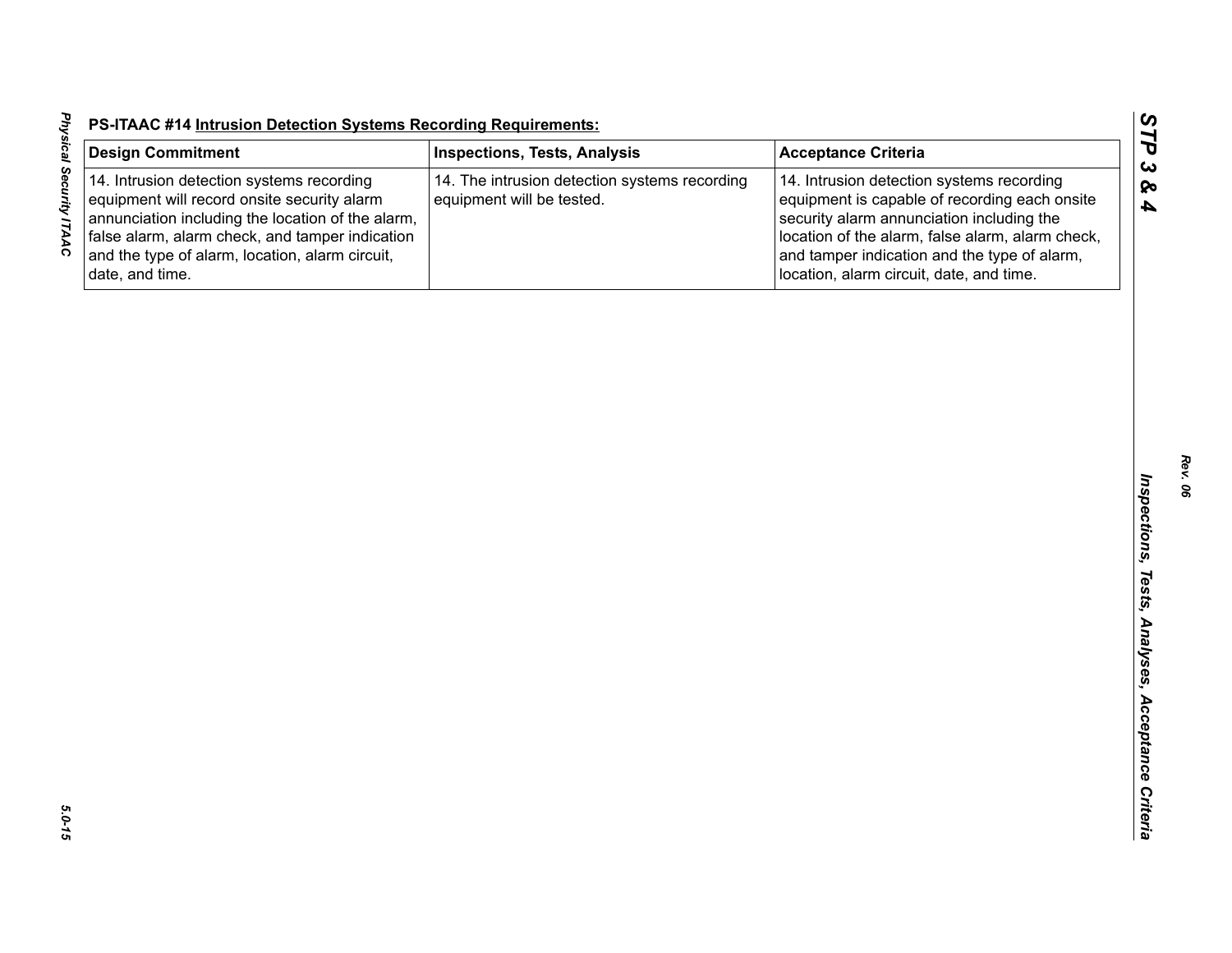| c |  |
|---|--|
|   |  |
|   |  |
|   |  |
|   |  |
|   |  |

| <b>Design Commitment</b>                                                                                                                                                                                                     | <b>Inspections, Tests, Analysis</b>                                                                                                                                             | <b>Acceptance Criteria</b>                                                                                                                                                                                               |
|------------------------------------------------------------------------------------------------------------------------------------------------------------------------------------------------------------------------------|---------------------------------------------------------------------------------------------------------------------------------------------------------------------------------|--------------------------------------------------------------------------------------------------------------------------------------------------------------------------------------------------------------------------|
| 15. Emergency exits through the protected area<br>perimeter and vital area boundaries will be<br>alarmed with intrusion detection devices and<br>secured by locking devices that allow prompt<br>egress during an emergency. | 15. Tests, inspections, or a combination of tests<br>and inspections of emergency exits through the<br>protected area perimeter and vital area<br>boundaries will be performed. | 15. Emergency exits through the protected area<br>perimeter and vital area boundaries are alarmed<br>with intrusion detection devices and secured by<br>locking devices that allow prompt egress during<br>an emergency. |
|                                                                                                                                                                                                                              |                                                                                                                                                                                 |                                                                                                                                                                                                                          |
|                                                                                                                                                                                                                              |                                                                                                                                                                                 |                                                                                                                                                                                                                          |
|                                                                                                                                                                                                                              |                                                                                                                                                                                 |                                                                                                                                                                                                                          |
|                                                                                                                                                                                                                              |                                                                                                                                                                                 |                                                                                                                                                                                                                          |
|                                                                                                                                                                                                                              |                                                                                                                                                                                 |                                                                                                                                                                                                                          |
|                                                                                                                                                                                                                              |                                                                                                                                                                                 |                                                                                                                                                                                                                          |
|                                                                                                                                                                                                                              |                                                                                                                                                                                 |                                                                                                                                                                                                                          |
|                                                                                                                                                                                                                              |                                                                                                                                                                                 |                                                                                                                                                                                                                          |
|                                                                                                                                                                                                                              |                                                                                                                                                                                 |                                                                                                                                                                                                                          |
|                                                                                                                                                                                                                              |                                                                                                                                                                                 |                                                                                                                                                                                                                          |
|                                                                                                                                                                                                                              |                                                                                                                                                                                 |                                                                                                                                                                                                                          |
|                                                                                                                                                                                                                              |                                                                                                                                                                                 |                                                                                                                                                                                                                          |
|                                                                                                                                                                                                                              |                                                                                                                                                                                 |                                                                                                                                                                                                                          |